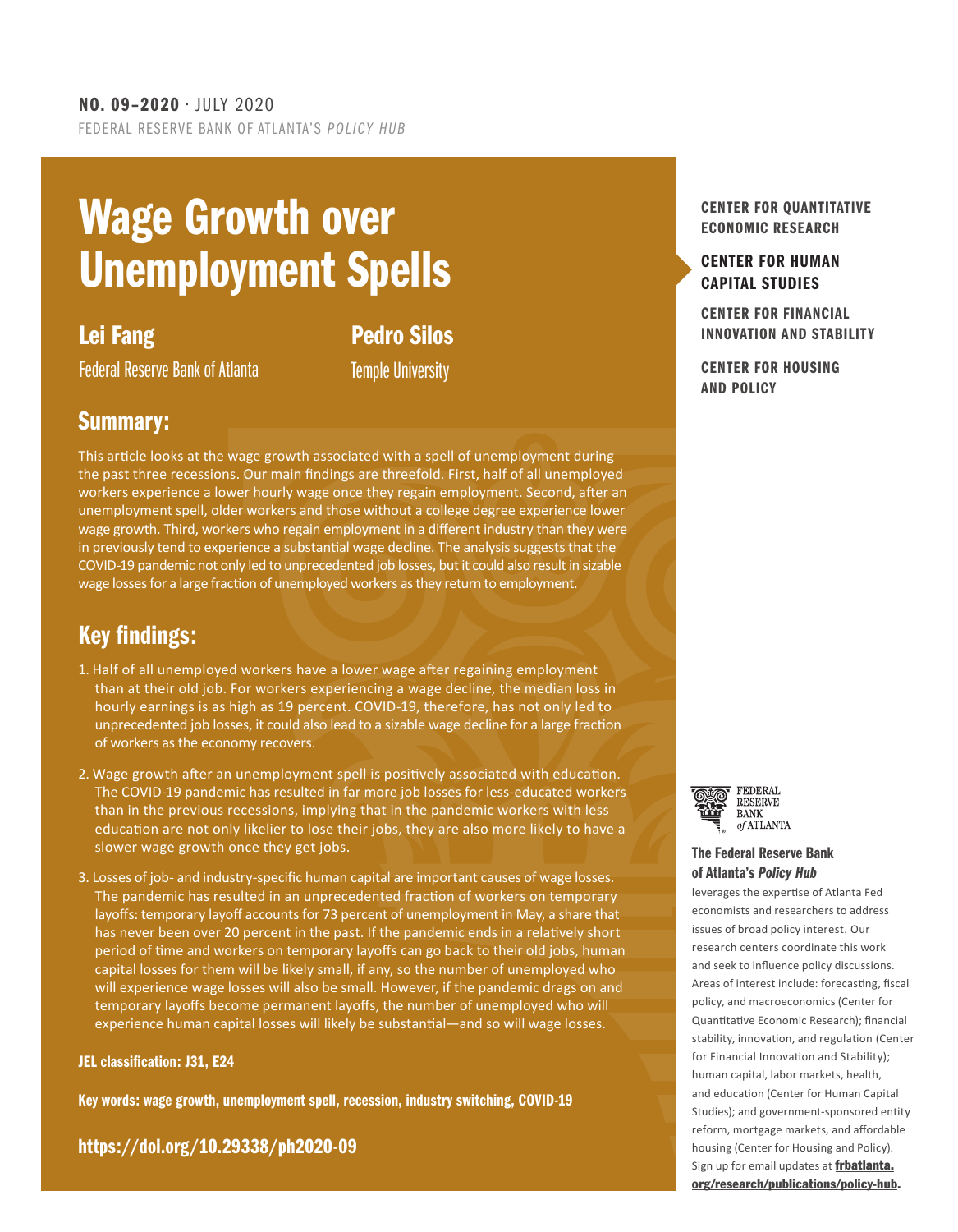# Wage Growth over Unemployment Spells

Summary: This article looks at the wage growth associated with a spell of unemployment during the past three recessions. Our main findings are threefold. First, half of all unemployed workers experience a lower hourly wage once they regain employment. Second, after an unemployment spell, older workers and those without a college degree experience lower wage growth. Third, workers who regain employment in a different industry than they were in previously tend to experience a substantial wage decline. The analysis suggests that the COVID-19 pandemic not only led to unprecedented job losses, but it could also result in sizable wage losses for a large fraction of unemployed workers as they return to employment.

#### JEL Classification: J31, E24

Key words: wage growth, unemployment spell, recession, industry switching, COVID-19

#### About the Authors:

**Lei Fang** is a research economist and associate adviser on the macroeconomics and monetary policy team in the Research Department of the Federal Reserve Bank of Atlanta. Her research areas are macroeconomics, growth and development economics, and labor economics.

**Pedro Silos** is an associate professor in the Department of Economics at Temple University. His research areas are macroeconomics and labor economics.

Acknowledgments: The authors thank John Robertson and Jonathan Willis for valuable comments. The views expressed here do not necessarily reflect those of the Federal Reserve Bank of Atlanta or the Federal Reserve System.

*Comments to the authors are welcome at* Lei.Fang@atl.frb.org *and* pedro*.*silos@*temple.edu.*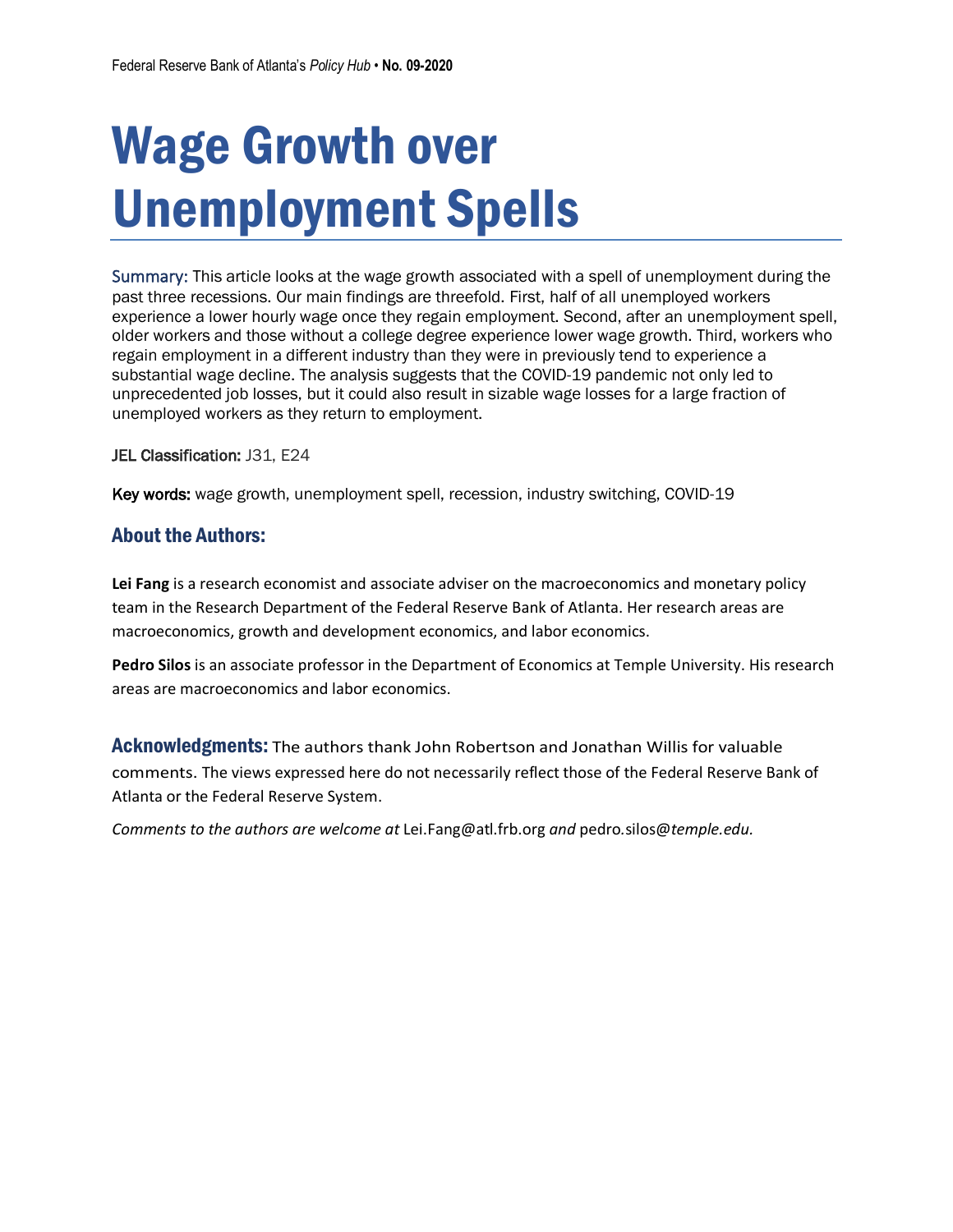#### 1 Introduction

The COVID-19 pandemic has caused unprecedented job losses. From February through May 2020, employment fell by 13 percent, the unemployment rate increased from 3.5 percent to 13.3 percent, and the labor force participation rate decreased from 63.4 percent to 60.8 percent. The Coronavirus Aid, Relief, and Economic Security (CARES) Act provides more generous unemployment benefits to almost all unemployed in the short run. However, an unemployment spell associated with the pandemic might have a long-lasting effect on an individual's future earnings. The primary mechanism suppressing future wage growth is generally attributed to the loss of human capital that an individual accumulates through their continuous tenure in a specific job or with a particular firm or industry. Using data from past recessions, this article investigates how wage growth for someone experiencing a spell of unemployment differs across the length of the unemployment spell and across worker and job characteristics.

We use data from the Survey of Income and Program Participation (SIPP). Available data allow us to perform analysis on the last three recessions. We restrict the analysis to hourly workers as this group has the cleanest measure for hourly wage rate. We measure wage growth before and after an unemployment spell as the percent change between the first wage at the new job and the last wage at the old job.

A striking result is that half of all unemployed workers have a lower wage after regaining employment than at their old job. For workers experiencing a wage decline, the median loss in hourly earnings is as high as 19 percent. COVID-19, therefore, has not only lead to unprecedented job losses, it could also lead to a sizable wage decline for a large fraction of workers as the economy recovers.

The evidence shows that wage growth after an unemployment spell is negatively associated with age and positively associated with education. The former is consistent with the hypothesis that losses of job-specific human capital increase with tenure. The latter is consistent with the hypothesis that lesseducated workers possess less human capital to bring with them as they change jobs. The COVID-19 pandemic has resulted in considerably greater job losses for less-educated workers than the previous three recessions caused, implying that in the pandemic workers with less education are not only more likely to lose their jobs, but they are also more likely to have slower wage growth once they become employed.

As we noted, workers who change industries after an unemployment spell suffer substantial wage losses—with the exception of those who work in low-skilled services industries. The reason could

3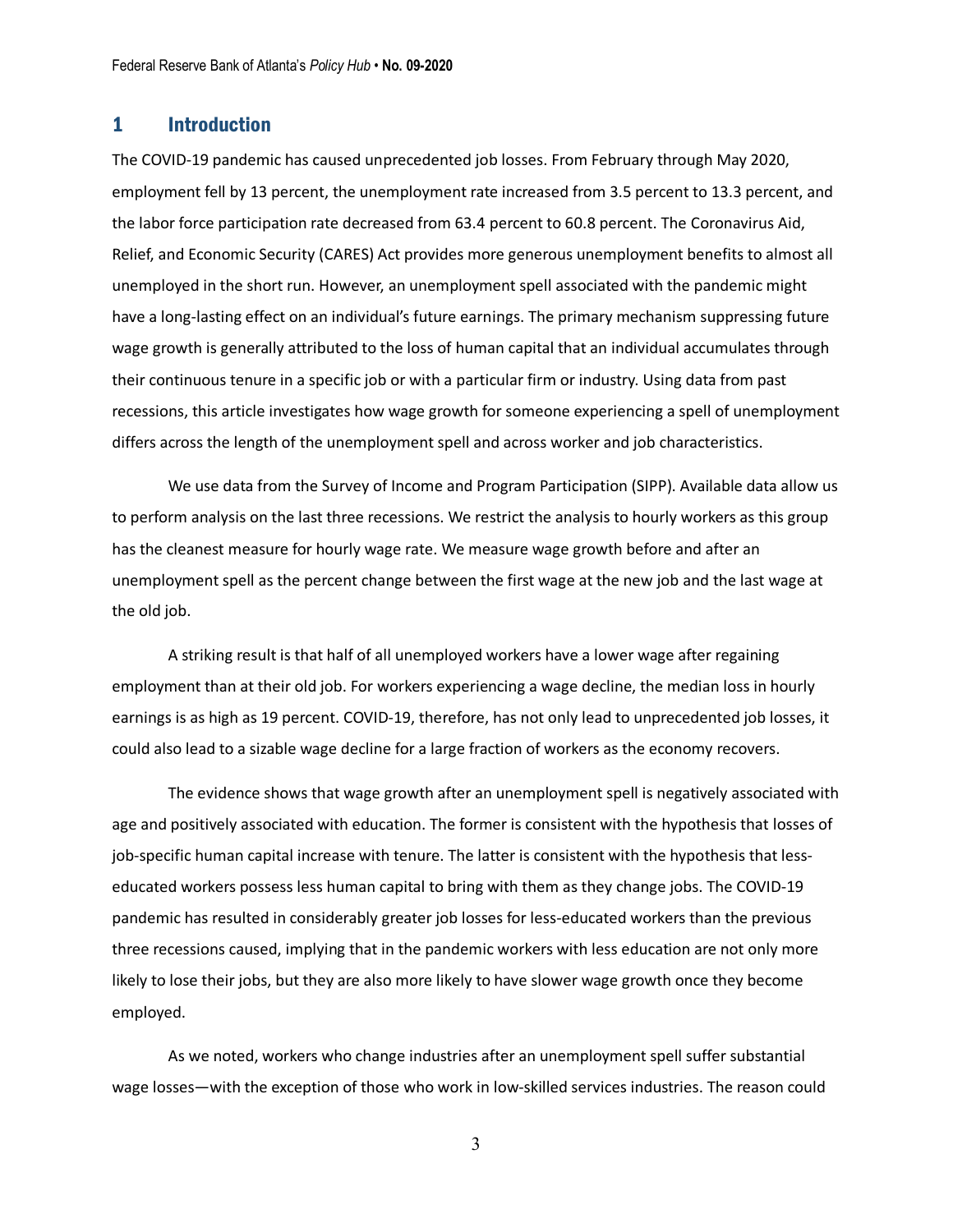be that human capital accumulated in one industry is not as valuable as in another industry. The losses in wages are particularly large for manufacturing and construction workers, who land a job in other industries. Because COVID-19 caused the largest job losses in low-skilled services industries, wage losses resulting from industry switching could be small.

Losses of job- and industry-specific human capital are important causes of wage losses. The COVID-19 pandemic has resulted in an unprecedented fraction of workers on temporary layoffs: temporary layoff accounts for 73 percent of unemployment in May, and this share has never been higher than 20 percent in the past. If the pandemic lasts only a relatively short period and workers on temporary layoffs can go back to their old jobs, human capital losses for them will be likely small, if any, and the number of unemployed who will experience wage losses will also be small. However, if the pandemic drags on and layoffs go from temporary to permanent, the number of unemployed who will experience human capital losses will likely be substantial—and their wage losses will be, as well.

#### 2 Wage Growth Distribution

#### 2.1 Data and Sample Selection

Maintained by the U.S. Census Bureau, the SIPP is a longitudinal survey that asks households to report monthly information on earnings, hours worked, industry, occupation, and demographics. The available data cover the past three recessions, and we have labeled them throughout this article by the reference years 1991, 2001, and 2008.

We restrict our analysis to hourly workers. This group represented about 44.6 percent of all workers in 1991, 50.6 percent of all workers in 2001, and 49.1 percent of all workers in 2008. Our reason for focusing on this group is that it provides the cleanest measure for the price of labor: a wage rate for each hour they work. The remaining workers—those compensated with a monthly or annual salary—do not report such a measure, requiring us to infer it from their responses about total earnings and total hours worked. As hours reported in the SIPP could be notoriously inaccurate, including much missing data, we discarded data about salaried workers.

#### 2.2 The Distribution of Wage Growth

The wage growth after an unemployment spell is calculated as the percent change in wages between the first wage earned after finding a job and the last wage earned in the last employment spell. Figure 1 plots the cross-sectional distributions of wage growth for short-term unemployment spells (four months

4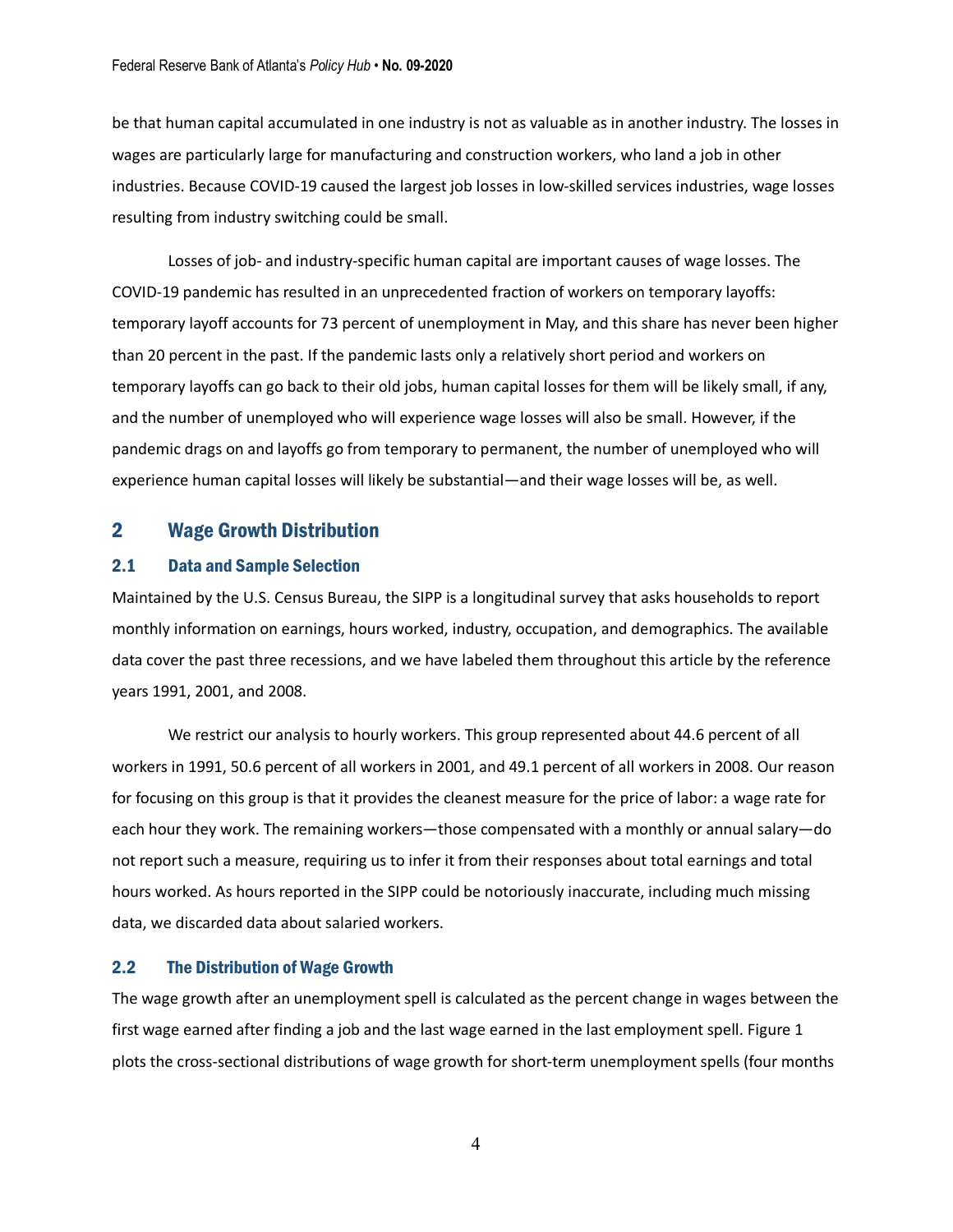or less) and long-term spells (longer than four months) in the last three recessions.<sup>1</sup> A negative value indicates a wage cut, and a positive value indicates wage growth.



#### Figure 1: Wage Growth Distribution

Notice that the distribution of wage growth is quite similar across the three recessions: for both short-term and long-term unemployment, the distribution is almost symmetric about zero, and in fact the median wage growth is exact zero. About half of unemployed workers had a wage cut at the new job, an observation that contrasts with the conventional wisdom that nominal wages cannot decline much. In fact, the decline can be substantial for many workers. The median wage loss for workers who had a lower wage at the new job is 17–19 percent for the short-term unemployed and 17–20 percent for the long-term unemployed. COVID-19, therefore, not only led to unprecedented job losses—it could also lead to sizable wage and income losses for a large fraction of workers with an unemployment spell.

#### 3 Worker Characteristics and Wage Growth

 $\overline{a}$ 

Here, we measure the statistical relationship between worker characteristics and wage growth. We regress the wage growth before and after an unemployment spell on worker characteristics including age, gender, marital status, education, ethnicity, whether the worker resides in a metropolitan area, the length of the unemployment spell, and whether the worker found new employment in a different

 $<sup>1</sup>$  We use four months to divide short and long spells because SIPP is a four-month rotation panel, and</sup> individuals tend to report similar wages and labor market status for each of the four months.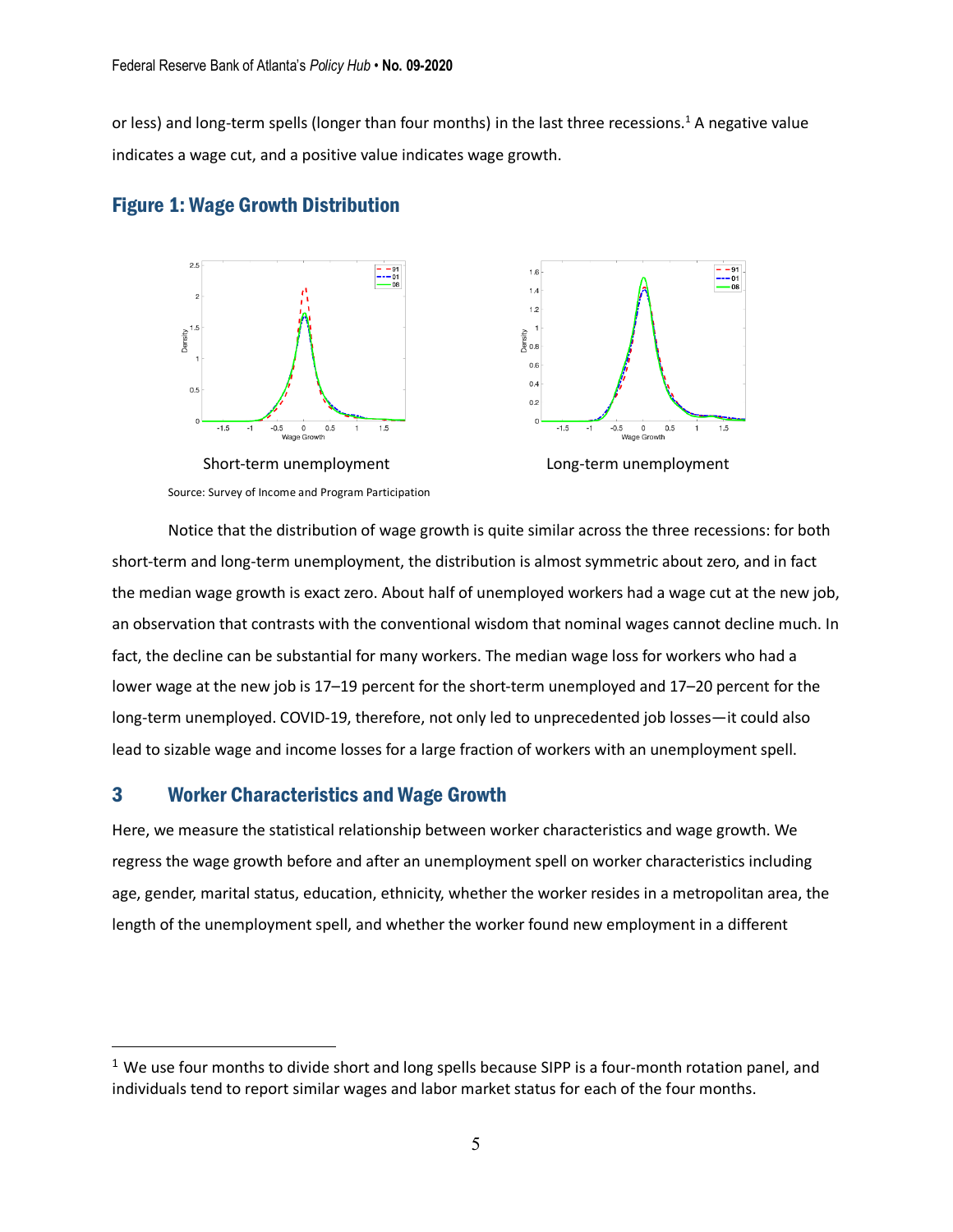industry. In this section, we summarize the regression results. Please refer to Fang and Silos (2012) for details.<sup>2</sup>

Age is a negative factor for the wage differentials before and after an unemployment spell, and the negative effect is larger for the long-term unemployed than for the short-term unemployed. This finding is consistent with the argument that losses of job-specific human capital increases with tenure. COVID-19 disproportionately results in more unemployment among younger workers. In May, the unemployment rate between the age groups 16–24 and 25–54 differs by 13.7 percentage points, compared with a high of 10.4 percentage points at the peak of unemployment during the Great Recession. The change in the age composition of the unemployment pool implies that wage losses resulting from age factors might be small.

Workers without college degrees experience lower wage growth after an unemployment spell. The pandemic has disproportionately resulted in more unemployment of those without a college degree. In May the unemployment rate between high school and college graduates differed by 7.8 percentage points, compared with 5.3 percentage points at the peak of unemployment in the Great Recession. Not only does this finding imply that workers with less education are more likely to lose their jobs in the pandemic, it implies that they are also likelier to have slower wage growth once they regain employment.

Marriage is also a negative factor for wages, perhaps reflecting the fact that married individuals are more eager to return to work and therefore more willing to accept a lower wage. As for gender, women tend to have higher wage growth than men after experiencing an unemployment spell. In addition, race and whether one resides in a metropolitan area do not have a significant impact on wage growth.

After an unemployment spell, most workers who find jobs in another industry experience a fairly large wage cut, perhaps because the human capital accumulated in one industry has less value in another industry. Construction and manufacturing workers experience the largest wage cut. The Great Recession produced some staggering results: the average wages for workers exiting construction fell 19 percent, and for workers exiting manufacturing, they fell 10 percent. The transition from low-skill

 $\overline{a}$ 

<sup>&</sup>lt;sup>2</sup> Fang, Lei, and Pedro Silos. 2012. Wages and unemployment across business cycles: A high-frequency investigation. Federal Reserve Bank of Atlanta working paper 2012-16. https://www.frbatlanta.org/research/publications/wp/2012/16.aspx